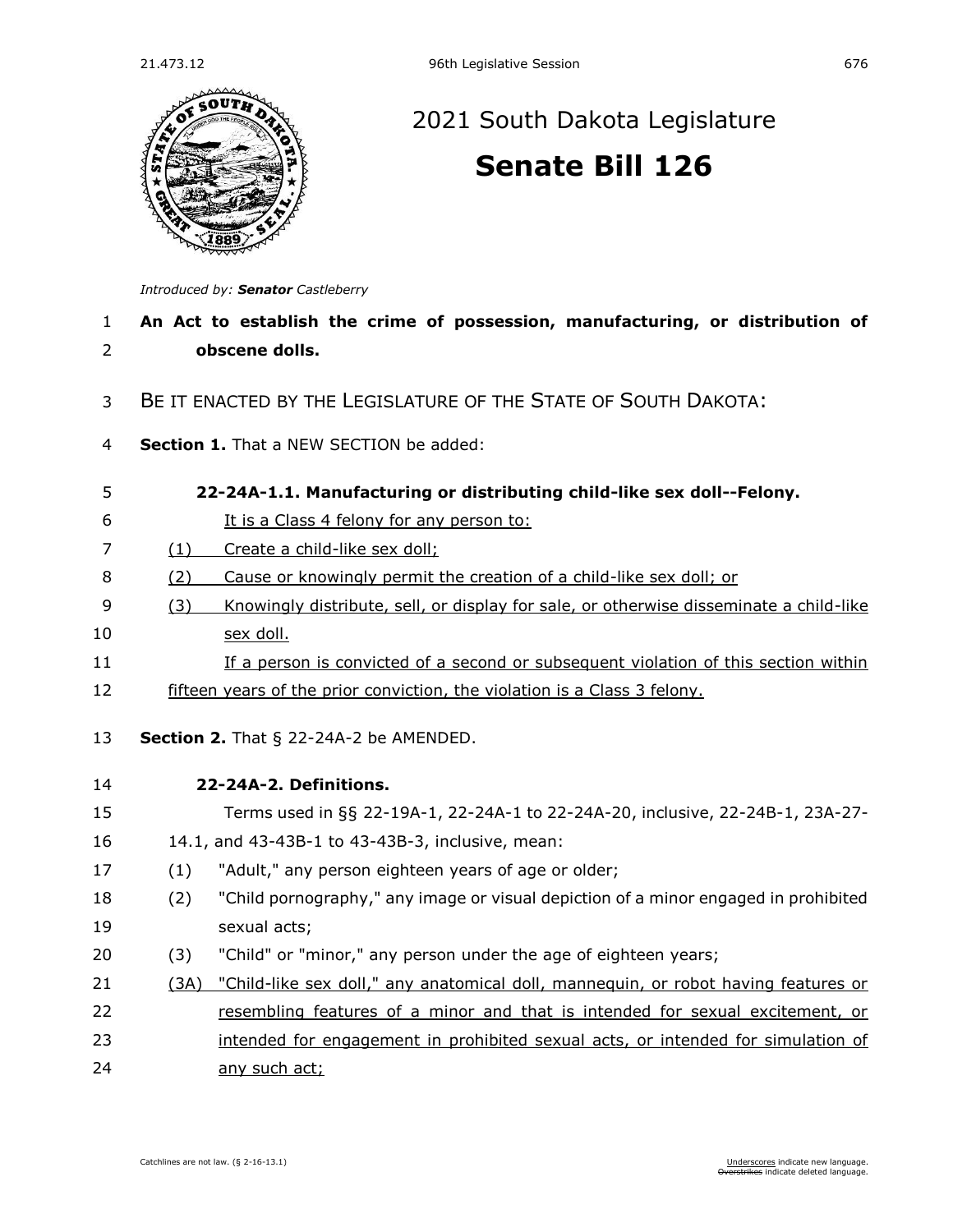(4) "Computer," any electronic, magnetic, optical, electrochemical, or other high-speed data processing device performing logical, arithmetic, or storage functions and includes any data storage facility or communications facility directly related to or operating in conjunction with such device, including wireless communication devices such as cellular phones. The term also includes any on-line service, internet service, or internet bulletin board; (5) Deleted by SL 2005, ch 120, § 408 (6) "Digital media," any electronic storage device, including a floppy disk or other magnetic storage device or any compact disc that has memory and the capacity to store audio, video, or written materials; (7) "Harmful to minors," any reproduction, imitation, characterization, description, visual depiction, exhibition, presentation, or representation, of whatever kind or form, depicting nudity, sexual conduct, or sexual excitement if it: (a) Predominantly appeals to the prurient, shameful, or morbid interest of minors; (b) Is patently offensive to prevailing standards in the adult community as a whole with respect to what is suitable material for minors; and (c) Taken as a whole, is without serious literary, artistic, political, or scientific value for minors. This term does not include a mother's breast-feeding of her baby; (8) "Masochism," sexual gratification achieved by a person through, or the association of sexual activity with, submission or subjection to physical pain, suffering, humiliation, torture, or death; (9) "Nudity," the showing or the simulated showing of the human male or female genitals, pubic area, or buttocks with less than a fully opaque covering; or the showing of the female breast with less than a fully opaque covering of any portion 27 thereof below the top of the nipple; or the depiction of covered male genitals in a discernibly turgid state for the purpose of creating sexual excitement. This term does not include a mother's breast-feeding of her baby irrespective of whether or not the nipple is covered during or incidental to feeding; (10) "Obscene," the status of material which: (a) The average person, applying contemporary community standards, would find, taken as a whole, appeals to the prurient interest; (b) Depicts or describes, in a patently offensive way, prohibited sexual acts; and (c) Taken as a whole, lacks serious literary, artistic, political, or scientific value.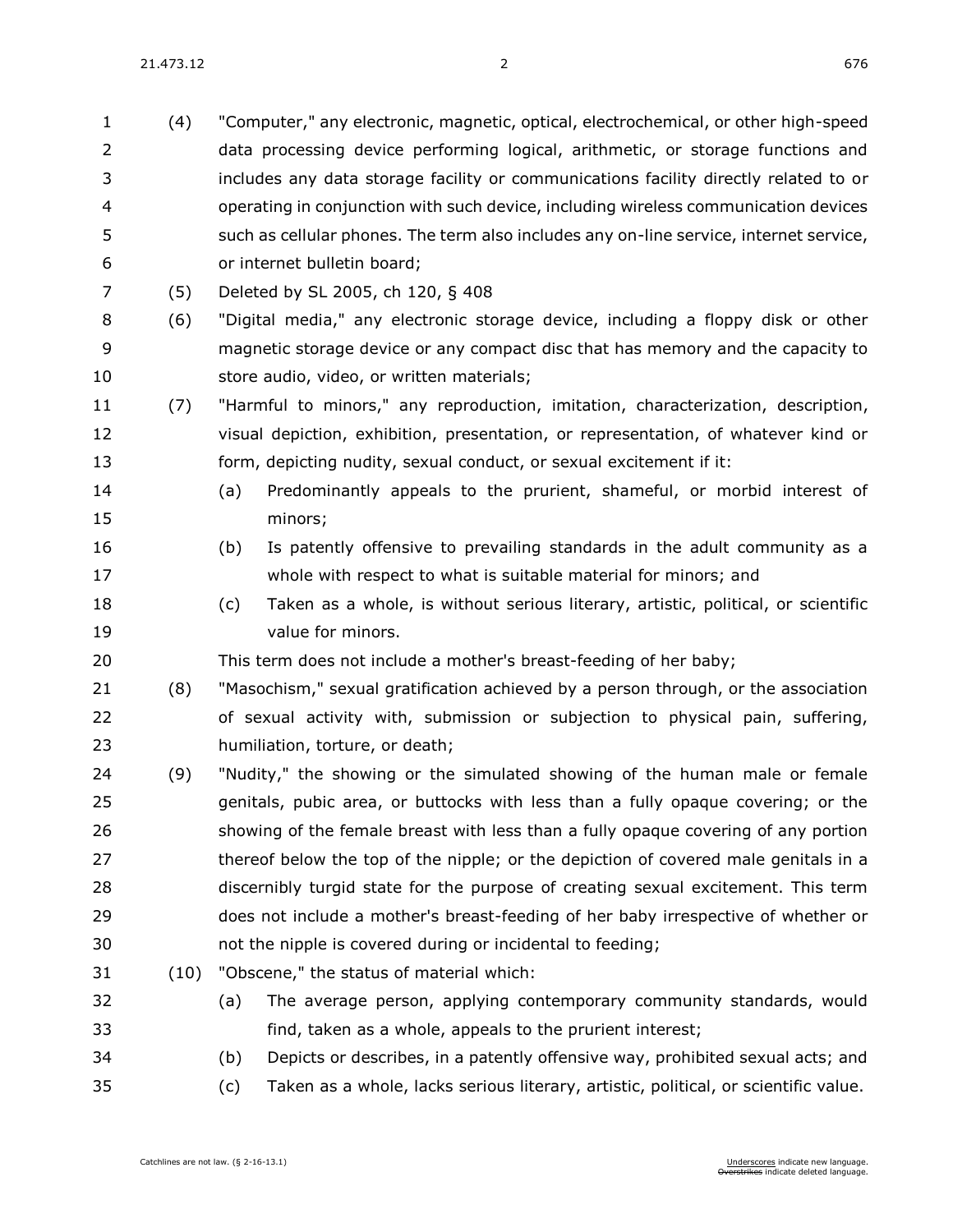(11) "Person," includes individuals, children, firms, associations, joint ventures,

 partnerships, estates, trusts, business trusts, syndicates, fiduciaries, corporations, and all other groups or combinations; (12) "Sadism," sexual gratification achieved through, or the association of sexual activity with, the infliction of physical pain, suffering, humiliation, torture, or death; (13) "Sadomasochistic abuse," flagellation or torture by or upon a minor, or the condition of being fettered, bound, or otherwise physically restrained, for the purpose of deriving sexual satisfaction, or satisfaction brought about as a result of sadistic violence, from inflicting harm on another or receiving such harm oneself; (14) "Sexual battery," oral, anal, or vaginal penetration by, or union with, the sexual 12 organ of another or the anal or vaginal penetration of another by any other object. This term does not include an act done for a bona fide medical purpose; (15) "Sexual bestiality," any sexual act, actual or simulated, between a person and an animal involving the sex organ of the one and the mouth, anus, or vagina of the other; (16) "Prohibited sexual act," actual or simulated sexual intercourse, sadism, masochism, sexual bestiality, incest, masturbation, or sadomasochistic abuse; actual or simulated exhibition of the genitals, the pubic or rectal area, or the bare feminine

This term does not include a mother's breast-feeding of her baby;

 breasts, in a lewd or lascivious manner; actual physical contact with a person's clothed or unclothed genitals, pubic area, buttocks, or, if such person is a female, breast with the intent to arouse or gratify the sexual desire of either party; defecation or urination for the purpose of creating sexual excitement in the viewer; or any act or conduct which constitutes sexual battery or simulates that sexual battery is being or will be committed. The term includes encouraging, aiding, abetting or enticing any person to commit any such acts as provided in this subdivision. The term does not include a mother's breast-feeding of her baby;

 (17) "Sexual excitement," the condition of the human male or female genitals if in a state of sexual stimulation or arousal;

 (18) "Sexually oriented material," any book, article, magazine, publication, visual depiction or written matter of any kind or any drawing, etching, painting, photograph, motion picture film, child-like sex doll, or sound recording that depicts sexual activity, actual or simulated, involving human beings or human beings and animals, that exhibits uncovered human genitals or the pubic region in a lewd or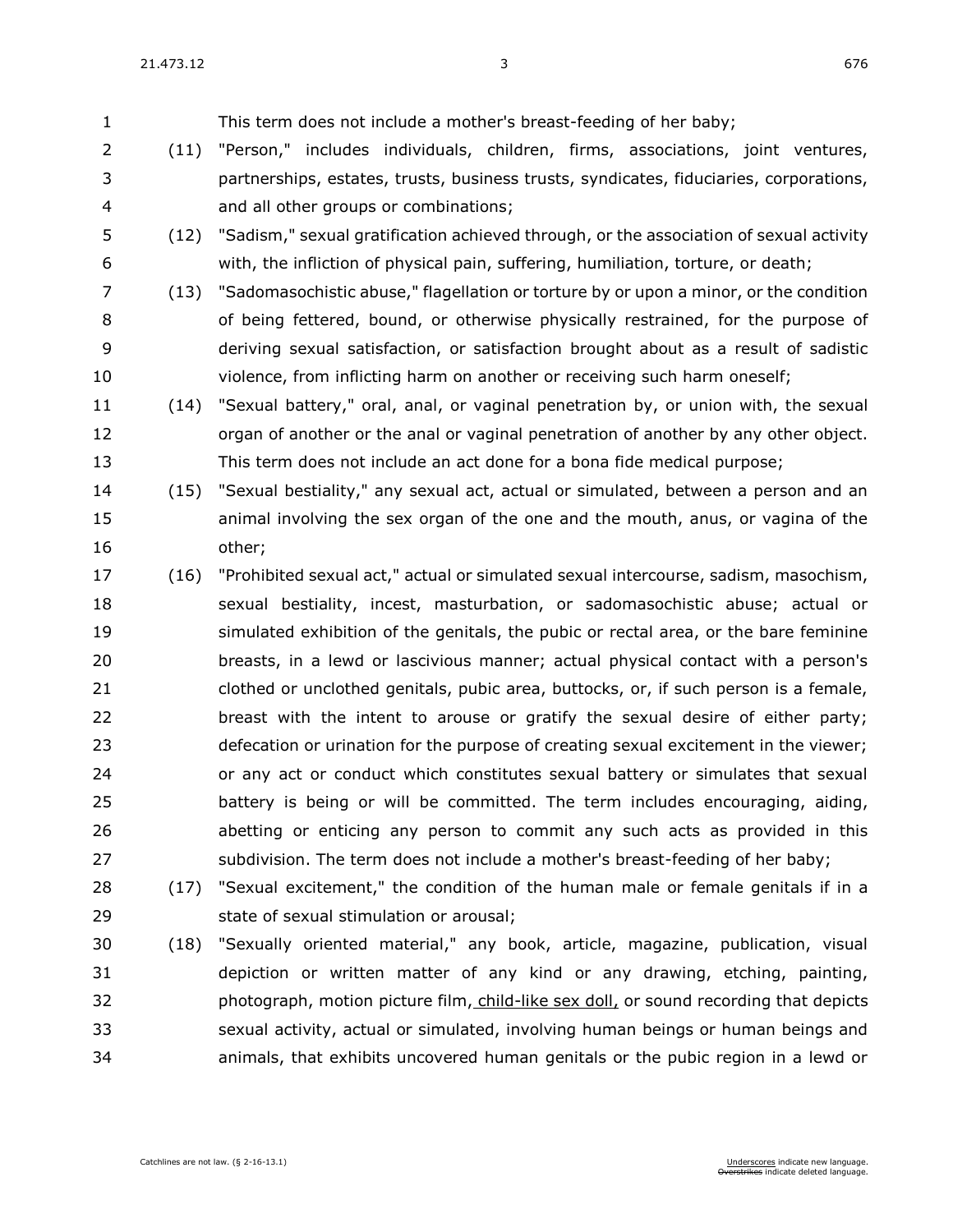lascivious manner, or that exhibits human male genitals in a discernibly turgid state, even if completely and opaquely covered; (19) "Simulated," the explicit depiction of conduct described in subdivision (16) of this section that creates the appearance of such conduct and that exhibits any uncovered portion of the breasts, genitals, or anus;

- (20) "Visual depiction," any developed and undeveloped film, photograph, slide and videotape, and any photocopy, drawing, printed or written material, and child-like sex doll, and any data stored on computer disk, digital media, or by electronic means that are capable of conversion into a visual image.
- **Section 3.** That a NEW SECTION be added:

#### **22-24A-3.1. Purchasing or possessing child-like sex doll--Felony--**

**Assessment.**

## It is a Class 4 felony for any person to knowingly purchase or possess a child-like sex doll.

- If a person is convicted of a second or subsequent violation of this section within fifteen years of the prior conviction, the violation is a Class 3 felony.
- **Section 4.** [That § 22-24A-20 be AMENDED.](https://sdlegislature.gov/Statutes/Codified_Laws/2047431)

### **[22-24A-20. E](https://sdlegislature.gov/Statutes/Codified_Laws/DisplayStatute.aspx?Type=Statute&Statute=22-24A-20)xemption of publications with redeeming social value.**

 The provisions of §§ [22-22-24.3,](https://sdlegislature.gov/Statutes/Codified_Laws/DisplayStatute.aspx?Type=Statute&Statute=22-22-24.3) [22-24A-1,](https://sdlegislature.gov/Statutes/Codified_Laws/DisplayStatute.aspx?Type=Statute&Statute=22-24A-1) 22-24A-1.1, [22-24A-3,](https://sdlegislature.gov/Statutes/Codified_Laws/DisplayStatute.aspx?Type=Statute&Statute=22-24A-3) 22-24A-3.1, and [22-24A-5](https://sdlegislature.gov/Statutes/Codified_Laws/DisplayStatute.aspx?Type=Statute&Statute=22-24A-5) do not apply to the selling, lending, distributing, exhibiting, giving away, showing, possessing, or making of films, photographs, or other materials involving only nudity, if the materials are made for and have a serious literary, artistic, educational, or scientific value.

- **Section 5.** [That § 22-24B-1 be AMENDED.](https://sdlegislature.gov/Statutes/Codified_Laws/2047434)
- 

#### **[22-24B-1. S](https://sdlegislature.gov/Statutes/Codified_Laws/DisplayStatute.aspx?Type=Statute&Statute=22-24B-1)ex crimes determined.**

- For the purposes of §§ [22-24B-2](https://sdlegislature.gov/Statutes/Codified_Laws/DisplayStatute.aspx?Type=Statute&Statute=22-24B-2) to [22-24B-14,](https://sdlegislature.gov/Statutes/Codified_Laws/DisplayStatute.aspx?Type=Statute&Statute=22-24B-14) inclusive, a sex crime is any of the following crimes regardless of the date of the commission of the offense or the date of conviction:
- (1) Rape as set forth in § [22-22-1;](https://sdlegislature.gov/Statutes/Codified_Laws/DisplayStatute.aspx?Type=Statute&Statute=22-22-1)
- (2) Felony sexual contact with a minor under sixteen as set forth in § [22-22-7](https://sdlegislature.gov/Statutes/Codified_Laws/DisplayStatute.aspx?Type=Statute&Statute=22-22-7) if committed by an adult;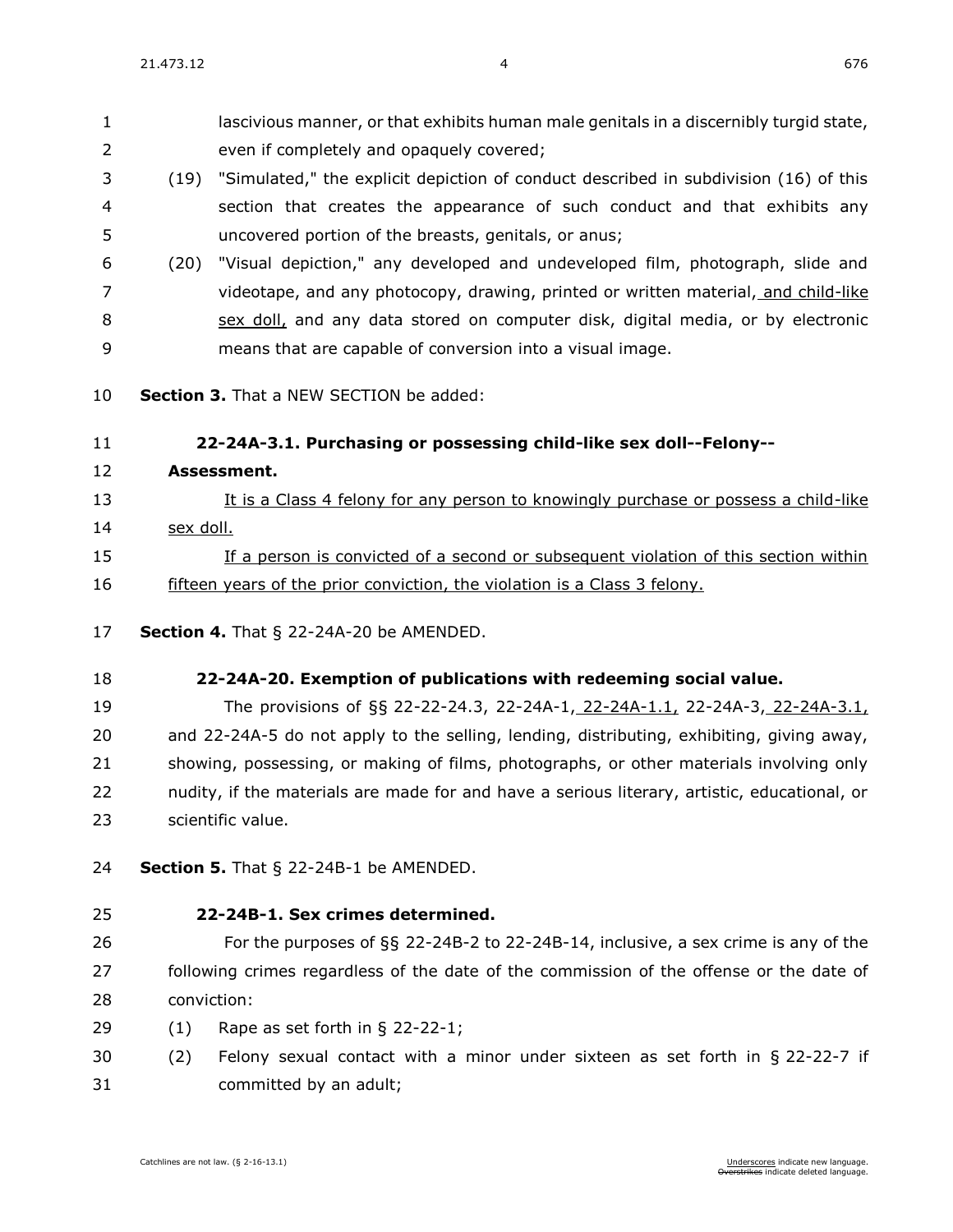| $\mathbf{1}$ | (3)  | Sexual contact with a person incapable of consenting as set forth in § 22-22-7.2;       |
|--------------|------|-----------------------------------------------------------------------------------------|
| 2            | (4)  | Incest if committed by an adult;                                                        |
| 3            | (5)  | Possessing, manufacturing, or distributing child pornography as set forth in § 22-      |
| 4            |      | $24A-3;$                                                                                |
| 5            | (6)  | Sale of child pornography as set forth in § 22-24A-1;                                   |
| 6            | (7)  | Sexual exploitation of a minor as set forth in § 22-22-24.3;                            |
| 7            | (8)  | Kidnapping, as set forth in $\S$ 22-19-1, if the victim of the criminal act is a minor; |
| 8            | (9)  | Promotion of prostitution of a minor as set forth in subdivision 22-23-2(2);            |
| 9            | (10) | Criminal pedophilia as previously set forth in § 22-22-30.1;                            |
| 10           | (11) | Felony indecent exposure as previously set forth in former $\S$ 22-24-1 or felony       |
| 11           |      | indecent exposure as set forth in $\S$ 22-24-1.2;                                       |
| 12           | (12) | Solicitation of a minor as set forth in § 22-24A-5;                                     |
| 13           | (13) | Felony indecent exposure as set forth in $\S$ 22-24-1.3;                                |
| 14           | (14) | Bestiality as set forth in § 22-22-42;                                                  |
| 15           | (15) | An attempt, conspiracy, or solicitation to commit any of the crimes listed in this      |
| 16           |      | section;                                                                                |
| 17           | (16) | Any crime, court martial offense, or tribal offense committed in a place other than     |
| 18           |      | this state that constitutes a sex crime under this section if committed in this state;  |
| 19           | (17) | Any federal crime, court martial offense, or tribal offense that constitutes a sex      |
| 20           |      | crime under federal law;                                                                |
| 21           | (18) | Any crime committed in another state if that state also requires anyone convicted       |
| 22           |      | of that crime register as a sex offender in that state;                                 |
| 23           | (19) | If the victim is a minor:                                                               |
| 24           |      | Any sexual acts between a jail employee and a detainee as set forth in $\S$ 22-<br>(a)  |
| 25           |      | $22 - 7.6;$                                                                             |
| 26           |      | Any sexual contact by a psychotherapist as set forth in $\S$ 22-22-28; or<br>(b)        |
| 27           |      | Any sexual penetration by a psychotherapist as set forth in § 22-22-29;<br>(c)          |
| 28           | (20) | Intentional exposure to HIV infection as set forth in subdivision $(1)$ of § 22-18-31;  |
| 29           | (21) | First degree human trafficking as set forth in $\S$ 22-49-2 if the victim is a minor;   |
| 30           | (22) | Second degree human trafficking as set forth in § 22-49-3 involving the prostitution    |
| 31           |      | of a minor; or                                                                          |
| 32           | (23) | Felony use or dissemination of visual recording or photographic device without          |
| 33           |      | consent and with intent to self-gratify, harass, or embarrass as set forth in $\S$ 22-  |
| 34           |      | $21 - 4;$                                                                               |
| 35           | (24) | Manufacturing or distributing a child-like sex doll as set forth in § 22-24A-1.1; or    |